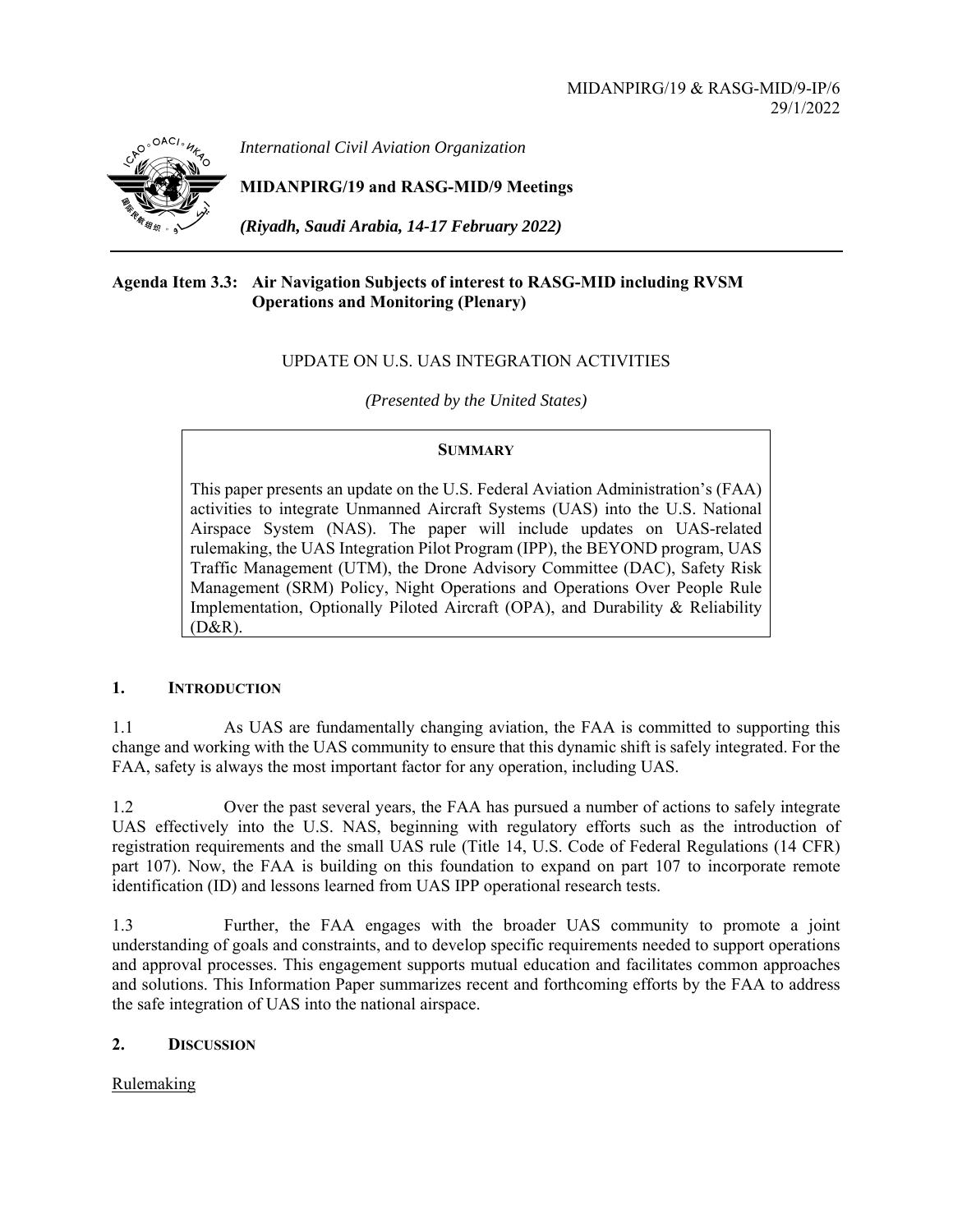2.1 As of the beginning of 2021, the FAA has two new rules in place: Remote Identification of Unmanned Aircraft and Operation of Small Unmanned Aircraft Systems Over People. Each was published in January 2021 and became effective on April 21, 2021.

### UAS IPP and BEYOND

2.2 Since it began in 2017, the UAS IPP brought state, local and tribal governments together with private sector entities, such as drone operators and manufacturers, to accelerate safe drone integration. The overarching goal of the IPP was to assist the U.S. Department of Transportation (DOT) and the FAA in crafting new rules, policy, and guidance that support more complex low-altitude operations. Through the IPP, the FAA worked with participating state, local and tribal governments to engage with their citizens to help the federal government understand how people view and interact with drones in their own local communities.

2.3 The IPP concluded in October 2020, per the presidential memorandum that established the program. During its three year existence, a significant amount of work was accomplished that supported UAS integration into the NAS. Participants in the program conducted more than 21,000 flight operations for a total of 7,300 flight hours across a variety of mission profiles, including package delivery, infrastructure inspection, and public safety operations. IPP operators Wing LLC and UPS Flight Forward were issued the first two air carrier certificates for UAS cargo delivery under 14 CFR part 135. The program also helped to inform current and future activities that support UAS integration into the NAS.

2.4 After IPP's conclusion, this work continues under the successor program, "BEYOND." The name emphasizes the program's focus on beyond visual line-of-sight (BVLOS) operations; the next step moving beyond IPP, and moving beyond part 107 operations to continue to advance complex drone operations. The BEYOND program is designed and implemented to take on those challenges and continue the IPP mission, focusing on enabling BVLOS operations without visual observers that are repeatable, scalable and economically viable. As under the IPP, there will be specific emphasis on infrastructure inspection, public aircraft operations and small package delivery. BEYOND will also focus on analyzing and quantifying the societal and economic benefits of UAS operations and ensuring robust community engagement efforts.

### UAS Traffic Management

2.5 The FAA is pursuing several efforts in parallel that are related to the development and implementation of UTM services. For example, we continue to refine the UTM Concept of Operations and are collaborating with industry and the U.S. National Aeronautics and Space Administration to develop a third version that will include more details on performance authorizations and UAS volume reservations. Additionally, in March 2021, the FAA published a progress report for phase 2 of the UTM Pilot Program (UPP 2).

2.6 The FAA is also developing a UTM Implementation Plan that will address a number of technical and policy-related topics associated with the development and implementation of UAS and will include lessons learned from the final report for UPP 2. The plan is projected to be published in early 2022.

2.7 The FAA is collaborating with industry through our BEYOND program, partnerships for safety, and other venues to facilitate the deployment of third party services that can support more complex UAS operations. The FAA continues to support industry development of interoperability and performance standards for UTM services. An initial version of ASTM's Standard Specification for UAS Service Suppliers is projected to be published later this year.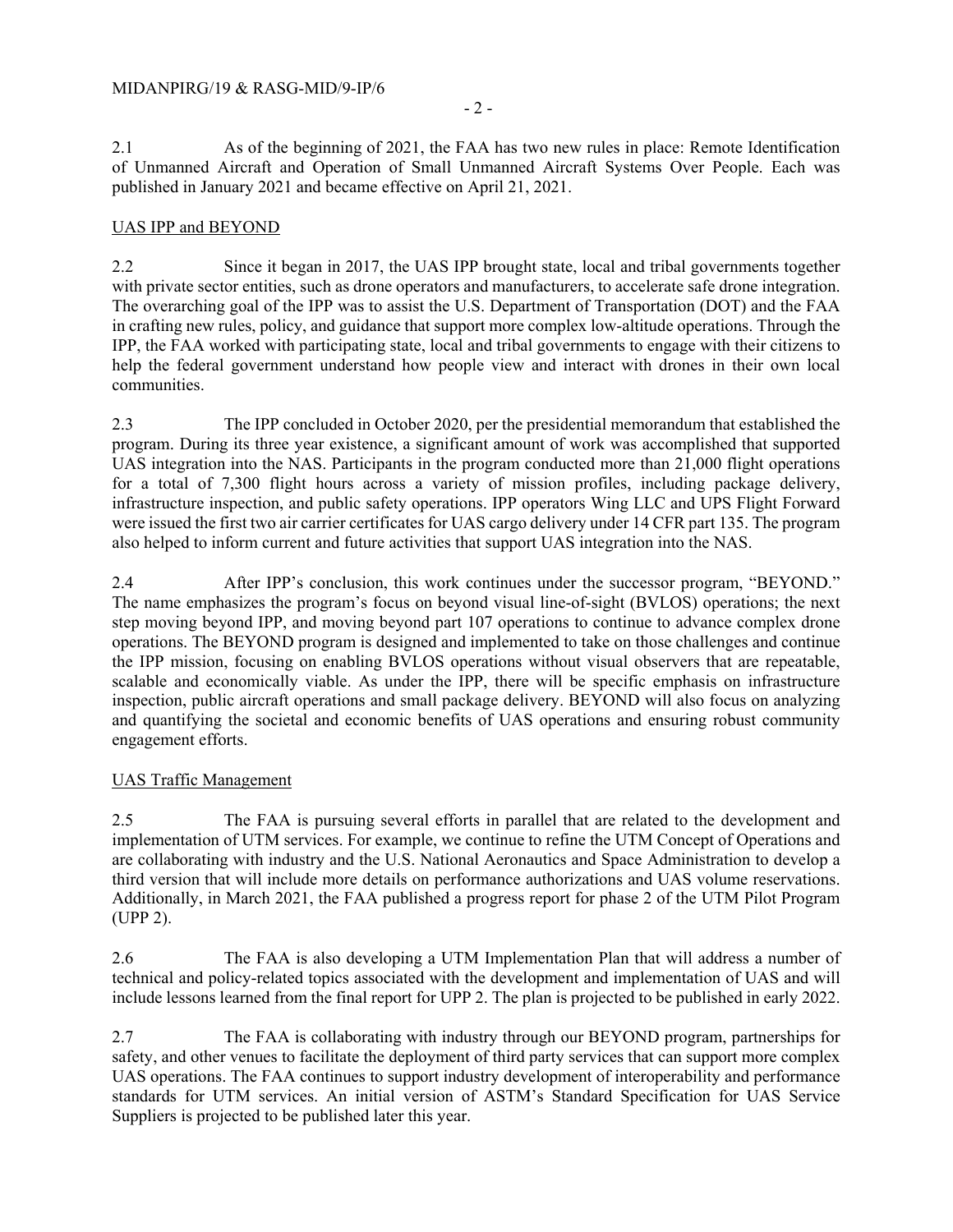2.8 The FAA is engaged in multiple bilateral efforts to harmonize on UTM concepts and technical implementation efforts and the agency is also working multilaterally with the Joint Authorities for Rulemaking on Unmanned Systems (JARUS) to harmonize safety services for UTM. We support continued refinement of the UTM framework document from the ICAO UAS Advisory Group and efforts in JARUS to define safety risk considerations for UTM services.

#### The Drone Advisory Committee Becomes the Advanced Aviation Advisory Committee

2.9 The Drone Advisory Committee is now the Advanced Aviation Advisory Committee (AAAC). The AAAC is a broad-based federal advisory committee that provides independent advice and recommendations to the FAA on key unmanned aircraft system (UAS) and advanced air mobility (AAM) integration issues, interests and policies. The AAAC's work relates to the efficiency and safety of integrating advance aviation technologies into the National Airspace System.

The charter amendment (PDF) modified the FAA's Drone Advisory Committee, renaming the committee and expanding membership from 35 to 41 members. The vacancies expand representation in current stakeholder groups to include members with an AAM background. Additionally, there is a new stakeholder group that includes a community advocate representative to provide insight and expertise on potential impacts of increased drone traffic on communities.

2.10 The AAAC charter and solicitation for new members were announced in the Federal Register. Watch Deputy Administrator Brad Mims at the October 27 DAC meeting. The next AAAC meeting will be February 23, 2022.

### Safety Risk Management Policy for Drones

2.11 With almost 900,000 drone registrations within the United States and the industry measuring technology generations in months, not years, the regulatory system for aviation has struggled to keep up with the pace of UAS technology and the unique nature of hazards and mitigations in some unmanned aircraft (UA) operations. The need for speed is clear in setting up a Safety Risk Management process to ensure safety risks related with specific UAS operations associated with waivers and exemptions are carefully evaluated to identify, assess, and mitigate hazards to an acceptable level. The FAA developed and published Order 8040.6 – Unmanned Aircraft Systems Safety Risk Management (SRM) Policy (https://www.faa.gov/regulations\_policies/orders\_notices/index.cfm/go/document.list?omni=OrdersNotic es&rows=10&startAt=0&q=8040.6&documentTypeIDList=&display=all&parentTopicID=) on October 4, 2019. This policy defines the scope, roles and responsibilities, triage, governance, and triggers for SRM activities for specific UAS operations.

2.12 FAA Order 8040.6 can inform applicants on the FAA's methodology through which their application will be evaluated so they can align their safety cases and applications. The goal of the new SRM order is also to provide the FAA with more specific guidance with common hazards and mitigations from the JARUS Specific Operations Risk Assessment and previous air traffic SRM documents. The order is a template, and an example to more easily assess safety risks for specific UAS operations. It also drives early internal FAA coordination so stakeholders petitioning for exemptions or requesting waivers can work with "one FAA" rather than multiple offices. Google Wing, Amazon, UPS Flight Forward, BNSF, and Xcel Energy have already made waiver applications using the new Order 8040.6 – UAS SRM Policy.

### Night Operations and Operations Over People Rule Implementation

2.13 Operation of Small Unmanned Aircraft Systems over People is the FAA's next step to safely integrate UAS in to the NAS. The final rule was published in January 2021, with an effective date of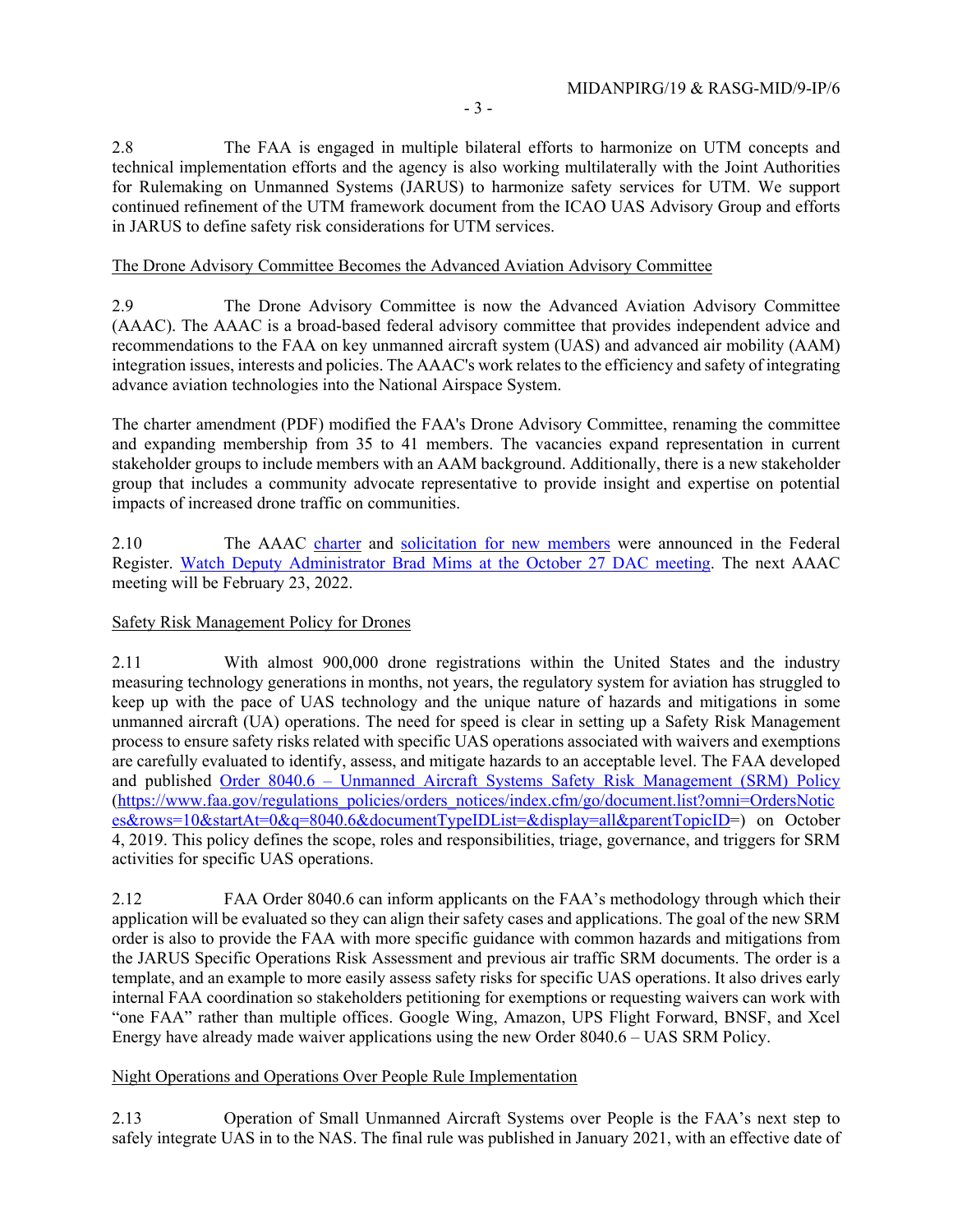#### MIDANPIRG/19 & RASG-MID/9-IP/6

April 21, 2021. The final rule allows for routine night operations, operations over people, and operations over moving vehicles under certain circumstances. As of January 10, 2022; 32,150 pilots have completed the new recurrent training that includes night operations and operations over people subject areas. As of the same date, 31,003 applicants have completed the updated initial Aeronautical Knowledge Test.

2.14 The final rule creates four categories of operations for small UA to conduct operations over people and moving vehicles. Each category of UAS must meet certain eligibility requirements as prescribed by the rule. Category 1 UAS operations over people are authorized to begin immediately upon the effective date of the rule, and do not require an FAA-Accepted Declaration of Compliance (DOC). Operators intending to conduct Category 2 and/or Category 3 operations over people or moving vehicles are required to make application for and receive an FAA-Accepted DOC prior to conducting these types of operations. An applicant for a DOC is anyone who designs, produces or modifies a small UA for operations over people. Typically these are manufacturers. Manufacturers of Categories 2 or 3 small UA must meet eligibility requirements as prescribed in part 107.120 and 107.130, respectively, using an FAA accepted Means of Compliance (MOC). Applicants must submit a DOC in accordance with the requirements of part 107.155 to the FAA at https://uasdoc.faa.gov/login for FAA review and acceptance. By submitting a DOC, the applicant attests that they have met the requirements of the rule using an FAA-accepted MOC. Upon the effective date of the rule, an applicant may submit an MOC in accordance with part 107.160 to the FAA's Aircraft Certification Office (AIR) for review and acceptance at https://uasdoc.faa.gov/login. Currently, AIR has received three MOCs from industry for review and possible acceptance.

2.15 Remote pilots who wish to conduct Category 2 or 3 operations over people and moving vehicles must use a small UA that is eligible for those operations. Eligible small unmanned aircraft are listed on an FAA accepted DOC and labeled for the category of operation. To inform remote pilots and small UA manufacturers, the FAA provides a list of FAA-accepted MOCs and DOCs at https://uasdoc.faa.gov/login. To date, AIR has not accepted any DOC for Category 2 and/or 3 small UAS.

2.16 To conduct Category 4 operations over people and/or moving vehicles, a remote pilot must use an eligible small UA. To be eligible, the small UA must have an airworthiness certificate issued under part 21 and be operated in accordance with the operating limitations specified in the approved Flight Manual or otherwise specified by the FAA.

2.17 Category 4 operations over people and/or moving vehicles may be conducted as long as the operating limitations do not prohibit such operations. AIR and the FAA Flight Standards Service are collaborating to finalize operating limitations for these Category 4 small UAS operations over people.

# Optionally Piloted Aircraft

2.18 FAA Order 8130.34 – Airworthiness Certification of Unmanned Aircraft Systems and Optionally Piloted Aircraft

(https://www.faa.gov/regulations\_policies/orders\_notices/index.cfm/go/document.list?omni=OrdersNotic es&rows=10&startAt=0&q=8130.34D%2C+Airworthiness+Certification+of+Unmanned+Aircraft+Syste ms+and+Optionally+Piloted+Aircraft&documentTypeIDList=&display=all&parentTopicID) establishes procedures for the issuance of special airworthiness certificates for experimental purposes to UAS, OPA, and aircraft intended to be flown as either a UAS or an OPA under the designation "OPA/UAS." The experimental purposes authorized in the order include research and development, showing compliance with regulations, crew training, exhibition, and market surveys. The order also establishes procedures for issuing special flight permits to UAS for the purpose of production flight testing. The procedures in the order are used by FAA aviation safety inspectors and by private persons delegated authority to issue special airworthiness certificates.